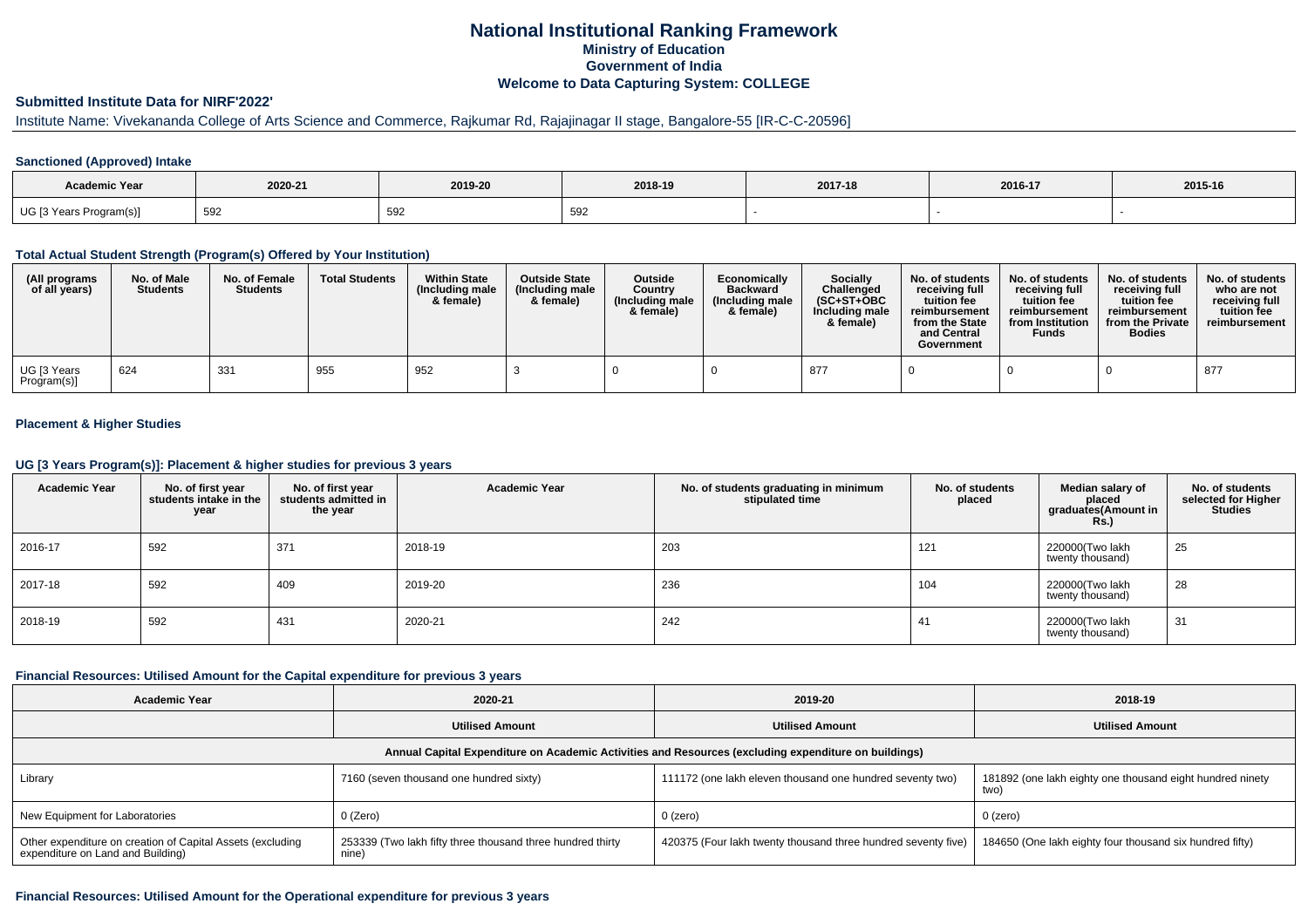| <b>Academic Year</b>                                                                                                                                                                            | 2020-21                                                               | 2019-20                                                                            | 2018-19                                                                               |  |  |  |  |  |  |
|-------------------------------------------------------------------------------------------------------------------------------------------------------------------------------------------------|-----------------------------------------------------------------------|------------------------------------------------------------------------------------|---------------------------------------------------------------------------------------|--|--|--|--|--|--|
|                                                                                                                                                                                                 | <b>Utilised Amount</b>                                                | <b>Utilised Amount</b>                                                             | <b>Utilised Amount</b>                                                                |  |  |  |  |  |  |
| <b>Annual Operational Expenditure</b>                                                                                                                                                           |                                                                       |                                                                                    |                                                                                       |  |  |  |  |  |  |
| Salaries (Teaching and Non Teaching staff)                                                                                                                                                      | 60606881 (Six crore six lakh six thousand eight hundred eighty<br>one | 62261189 (Six crore twenty two lakh sixty one thousand one<br>hundred eighty nine) | 57678416 (Five crore seventy six lakh seventy eight thousand<br>four hundred sixteen) |  |  |  |  |  |  |
| Maintenance of Academic Infrastructure or consumables and<br>other running expenditures (excluding maintenance of hostels<br>and allied services, rent of the building, depreciation cost, etc) | 427057 (Four lakh twenty seven thousand zero fifty seven)             | 445260 (Four lakh forty five thousand two hundred sixty)                           | 610334 (Six lakh ten thousand three hundred thirty four)                              |  |  |  |  |  |  |
| Seminars/Conferences/Workshops                                                                                                                                                                  | 16955 (Sixteen thousand nine hundred fifty five)                      | 77702 (Seventy seven thousand seven hundred two)                                   | 108800 (One lakh eight thousand eight hundred)                                        |  |  |  |  |  |  |

# **PCS Facilities: Facilities of physically challenged students**

| 1. Do your institution buildings have Lifts/Ramps?                                                                                                         | Yes, more than 60% of the buildings |
|------------------------------------------------------------------------------------------------------------------------------------------------------------|-------------------------------------|
| 2. Do your institution have provision for walking aids, including wheelchairs and transportation from one building to another for<br>handicapped students? | No                                  |
| 3. Do your institution buildings have specially designed toilets for handicapped students?                                                                 | Not available                       |

# **Faculty Details**

| Srno           | <b>Name</b>                   | Age | <b>Designation</b>         | Gender | Qualification   | <b>Experience (In</b><br>Months) | <b>Currently working</b><br>with institution? | <b>Joining Date</b> | <b>Leaving Date</b>      | <b>Association type</b> |
|----------------|-------------------------------|-----|----------------------------|--------|-----------------|----------------------------------|-----------------------------------------------|---------------------|--------------------------|-------------------------|
| $\overline{1}$ | <b>B G Bhaskara</b>           | 59  | Associate Professor        | Male   | Ph.D            | 396                              | Yes                                           | 01-07-1988          | ۰.                       | Regular                 |
| $\overline{2}$ | R Nanda                       | 60  | Associate Professor        | Female | M.A.(Economics) | 443                              | No                                            | 01-08-1984          | 28-02-2021               | Regular                 |
| 3              | Sreeramappa M                 | 59  | Associate Professor        | Male   | Ph.D            | 396                              | Yes                                           | 01-07-1988          | $\overline{\phantom{a}}$ | Regular                 |
| $\overline{4}$ | Vasu                          | 58  | Associate Professor        | Male   | Ph.D            | 396                              | Yes                                           | 01-07-1988          | $\overline{\phantom{a}}$ | Regular                 |
| 5              | <b>B</b> Manjunatha<br>Prasad | 60  | Associate Professor        | Male   | M.COM           | 391                              | No                                            | 01-12-1988          | 31-05-2021               | Regular                 |
| 6              | K M Thipperudra<br>Swamy      | 54  | Associate Professor        | Male   | M. Phil         | 360                              | Yes                                           | 25-07-1991          | $\sim$                   | Regular                 |
| $\overline{7}$ | Sripathy L                    | 60  | Associate Professor        | Male   | M.Sc.           | 376                              | No                                            | 30-01-1990          | 31-05-2021               | Regular                 |
| 8              | Lingarajaiah                  | 57  | Associate Professor        | Male   | Ph.D            | 253                              | Yes                                           | 05-06-1998          | $\overline{\phantom{a}}$ | Regular                 |
| 9              | M Shivaprasad                 | 60  | Associate Professor        | Male   | M.A             | 394                              | No                                            | 25-06-1988          | 31-05-2021               | Regular                 |
| 10             | Subbanna M N                  | 60  | Associate Professor        | Male   | Ph.D            | 394                              | No                                            | 16-06-1988          | 31-05-2021               | Regular                 |
| 11             | Revana Siddappa<br>Masali     | 59  | Associate Professor        | Male   | M.Sc.           | 402                              | No                                            | 01-01-1988          | 31-08-2021               | Regular                 |
| 12             | <b>B R Lakshaman</b>          | 58  | Associate Professor        | Male   | M. Phil         | 394                              | Yes                                           | 01-09-1988          | $\overline{\phantom{a}}$ | Regular                 |
| 13             | D S Purnima                   | 57  | Associate Professor        | Female | M.Sc(Phy)       | 261                              | Yes                                           | 30-10-1999          | $\overline{\phantom{a}}$ | Regular                 |
| 14             | K Shashikala                  | 52  | Associate Professor        | Female | Ph.D            | 346                              | Yes                                           | 23-09-1992          | $\overline{\phantom{a}}$ | Regular                 |
| 15             | Swathi Anand<br>Andewadikar   | 48  | <b>Assistant Professor</b> | Female | Ph.D            | 193                              | Yes                                           | 20-06-2005          | $-$                      | Regular                 |
| 16             | P Chethana                    | 39  | <b>Assistant Professor</b> | Female | M. Phil         | 191                              | Yes                                           | 01-09-2005          | $\overline{a}$           | Regular                 |
| 17             | H S Chaya                     | 47  | <b>Assistant Professor</b> | Female | M. Phil         | 185                              | Yes                                           | 02-02-2006          | $\overline{\phantom{a}}$ | Regular                 |